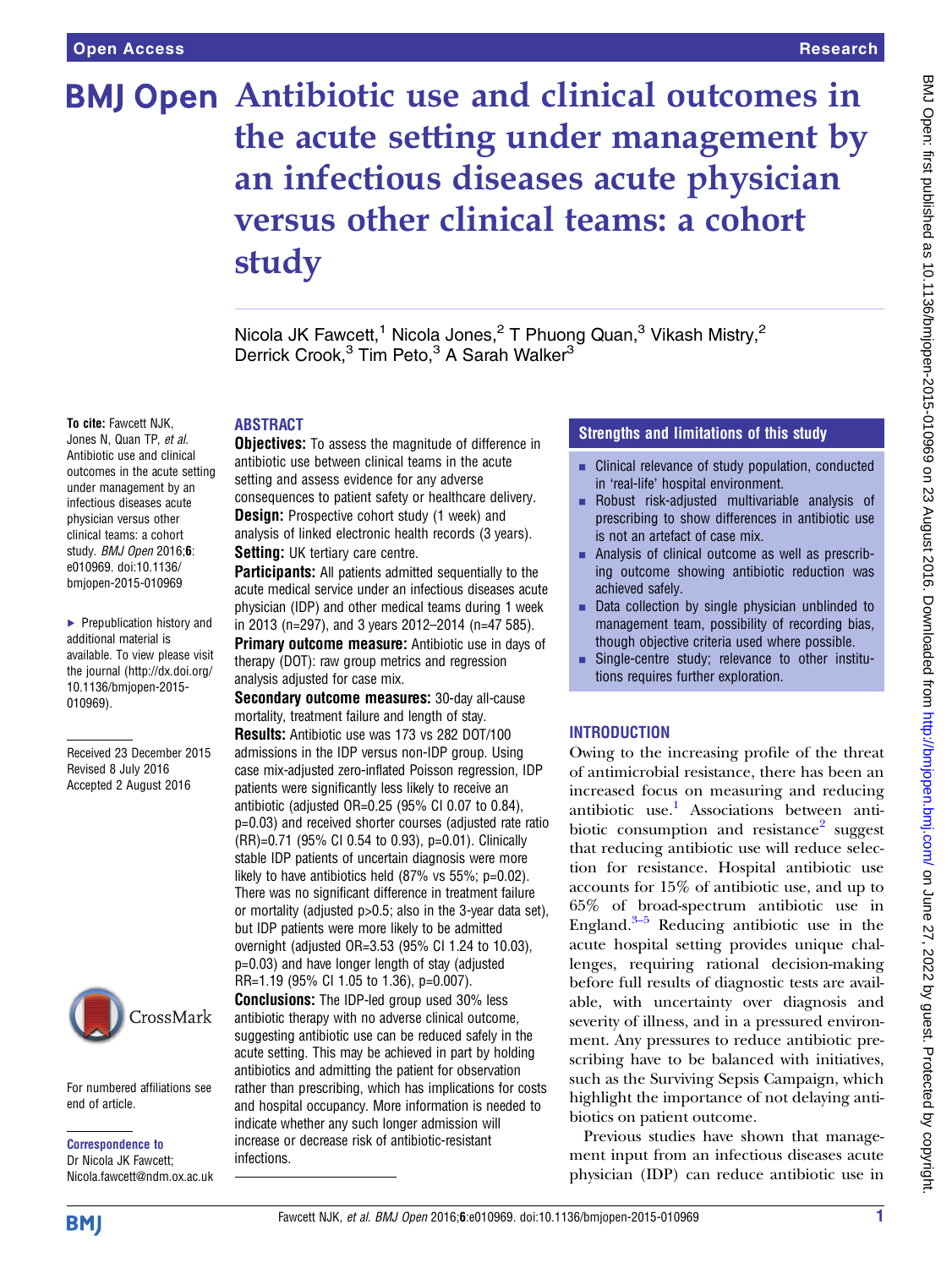the acute hospital setting. Studies have demonstrated that IDP input for patients managed under other acute physicians is associated with shorter durations of treatment, with more patients having treatment stopped or shortened.<sup>[6](#page-8-0)</sup> IDP input has also been associated with reduced length of stay,<sup>[7](#page-8-0)</sup> costs of antibiotic therapy<sup>[8 9](#page-8-0)</sup> and improved clinical outcome [8 9](#page-8-0)(also reviewed in).[10 11](#page-8-0)

A few studies have compared management of acute medical patients by infectious disease and non-infectious disease-trained hospitalists.<sup>12</sup> <sup>[13](#page-8-0)</sup> Eron et  $al^{13}$  looked retrospectively at the management of patients with diagnosed infections, showing shorter length of stay and better patient satisfaction, but did not examine quantity of anti-biotic use,<sup>[13](#page-8-0)</sup> while Borer *et al*<sup>[12](#page-8-0)</sup> compared management of febrile syndromes between patients managed by IDP hospitalists and non-IDP hospitalists, and showed improved antimicrobial appropriateness and accuracy of diagnosis, but did not examine length of stay or mortality.<sup>12</sup>

Prescribing quality assessments in the acute medical setting have suggested that up to one-third of prescriptions may be inappropriate. $14 \tcdot 15$  However, comprehensive assessments of prescribing interventions highlight the lack of reporting of clinical outcome, where antibiotic reductions have been demonstrated.<sup>16 17</sup> With an onus on all physicians to reduce antibiotic use, it is desirable to examine further what strategies IDPs may be using to reduce antibiotic use that can be subsequently employed by general medical physicians themselves. Evidence is also required that these reductions can be achieved safely, in the real-life hospital environment, with an acutely unwell, heterogeneous group of patients.

The goal of our study was to identify whether general medical physicians could make significant, safe antibiotic reductions, and to assess the magnitude of this achievable reduction in an entire, mixed patient cohort from point of referral to the acute medical service, rather than in selected conditions.

We also wished to investigate whether there was any evidence for adverse effects from lower antibiotic use on patient outcome. We were able to do this because in our institution, a tertiary centre, some acute medical unit teams are led by an IDP. Our primary objective was therefore to assess the difference in total amount of antibiotic used between IDP-led and non-IDP-led teams. Comparison at a consultant team level reflected working practices, and previous studies supporting the commonly held view among physicians that it is the 'senior doctor who ultimately decides what antimicrobial is pre-scribed'.<sup>[18](#page-9-0)</sup> Our secondary objectives were to assess whether there was any evidence that differential antibiotic use led to adverse clinical outcomes or increased length of stay in the different teams, and to identify specific differences in antibiotic prescribing strategies. Antibiotic and clinical data were collected prospectively as part of a benchmarking audit, and an exploratory post-hoc analysis of prescribing differences between IDP and non-IDP teams was performed. To further investigate outcome between IDP and non-IDP management with

greater statistical power, a 3-year data set of routine electronic health records was also analysed for mortality and length of stay (although patient-level prescribing and clinical response data were not available in this data set).

#### **METHODS**

## Clinical and prescribing data

Antibiotic prescribing data were collected prospectively on all acute admissions to the medical service in a UK tertiary care centre ( John Radcliffe Hospital, Oxford, from 08:00 16 April to 08:00 23 April 2013) by the lead author, an active physician in the department, but not working during this period. Data were collected as a benchmarking audit of antimicrobial prescribing. In this service, patients are admitted from primary care and Emergency Department referrals, and managed under an on-call consultant acute physician and their team, who share an on-call team rota with three shifts per day (08:00–15:59, 16:00–20:59, night shift 21:00–07:59). The team makes initial management decisions (including antibiotic prescribing) before or during a consultant ward round of all newly admitted patients. After initial care, a small proportion of patients are transferred for operational reasons to the nearest available bed under any team or to other non-acute specialities  $(\leq 5\%)$ ; the majority are managed under admitting team (patient flow chart: see online supplementary figure S1). The acute team usually consists of a consultant physician (senior), and three physicians in training with 1–7 years of postqualification experience ( juniors). An IDP with triple accreditation in infectious diseases, microbiology and general (internal) medicine performed usual clinical duties during the audit period. Acute physicians were informed antibiotic prescribing audits were ongoing, but were not aware of exact audit dates.

All patients who had a documented referral to medical team and were reviewed by them were included, even if they were sent home from the emergency department without attending a medical ward. Data were collected on antibiotic use, managing team, principal diagnosis and factors affecting antibiotic prescribing including admission timing, allergies and comorbid status. Principal diagnosis was copied from the attending physician, not made retrospectively. Infection likelihood was graded by the lead author based on the consultant physician's documented review using the objective criteria: high likelihood—most likely diagnosis documented was infection; medium—infection was among many differential diagnoses documented; and low—list of differential documented diagnoses did not include infection. Compliance with local empirical treatment guidelines was also recorded. First antibiotic was compared to the guidance for the documented working diagnosis and judged inappropriate if it did not match. Appropriateness of duration was assessed for completed courses of empirical therapy without documented complications or changes in diagnosis. Clinical outcomes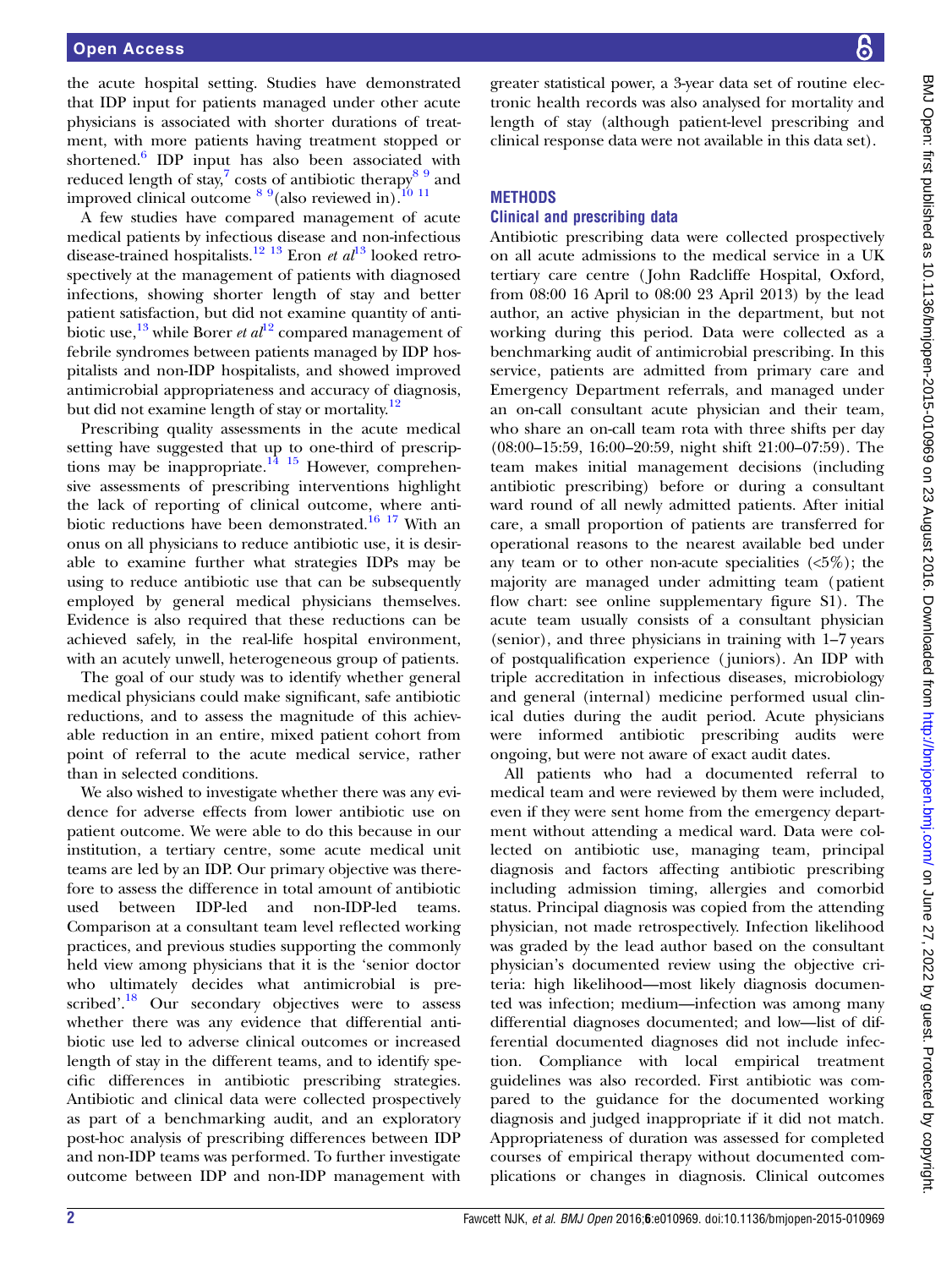collected were mortality (30 days post discharge), readmission, escalation/restarting antibiotic treatment and disease-related complications (see online supplementary information table S1). A composite clinical outcome of 'treatment failure' (any of these outcomes) was also considered. Delays in treating patients with sepsis were also recorded. Data were extracted by review of drug chart, clinical and electronic notes by the lead author.

A larger 3-year data set of hospital electronic health records was also extracted from the Infections in Oxfordshire Research Database, for all patients admitted under the acute medicine service from 00:01 on 1 January 2012 to 23:59 on 31 December 2014, including managing consultant, International Classification of Diseases, Revision 10 (ICD-10) diagnosis codes, length of stay, mortality and readmissions. Patient-level prescribing and clinical response data were not available in this data set. During this period, the IDP performed clinical duties in the acute medicine service, and other departments together with periods of leave, thus admitting ∼1% of patients in this data set.

Antibiotic use was calculated using several metrics using previously published definitions, $19$  and classified according to physician team who managed the patient at admission, and included antibiotics to be taken postdischarge and antibiotics used if transferred to nonacute medical specialties (including intensive care units). Bed-days were calculated from changes in calendar date, counting patients admitted and discharged on the same day as 1 day. The treatment-related length of stay was duration until recorded as 'medically fit for discharge'. The primary outcome metric of days of therapy (DOT) per patient admission was chosen as it best reflected physician prescribing decision-making and had fewer potential confounding factors, namely local formulary choice mismatches with the WHO-standard defined daily dose  $(DDD)^{20}$  $(DDD)^{20}$  $(DDD)^{20}$  and changes in length of stay; it is a metric choice supported by other prescribing analyses using regression modelling.<sup>19</sup> <sup>20</sup> DOT counts each antibiotic received for 1 day as 1 DOT (so 2 antibiotics for 1 day=2 DOT): we also considered length of therapy (LOT: total calendar days on which one or more antibiotics were taken).

#### Statistical analysis

We hypothesised, based on small pilot data, that IDP management would lead to 30% less total antibiotic use, with no difference in clinical adverse composite outcome. In total, 367 patients provided at least 80% power to detect a reduction in overall antibiotic use from 300 to 210 DOT/100 admissions  $(30\% \text{ reduction})$ based on 10 000 simulations from a Poisson distribution, assuming that 20% patients were admitted under IDP during audit period, overall 30% patients received antibiotics and two-sided  $α=0.05$ . Acute medicine admits 300–400 patients per week; 1 week was therefore chosen as a representative audit sample including out-of-hours and weekend prescribing.

Baseline characteristics between IDP and non-IDP groups were compared using Wilcoxon Rank Sum tests for continuous and Pearson  $\chi^2$  or Fisher's exact tests for categorical factors. Antibiotic prescribing was modelled as a two-step process (initiation and subsequent decision about total quantity), representing clinical experience and national prescribing guidance, $21$  using a zero-inflated Poisson model. Because there was clear separation between DOT in those receiving antibiotics and the zero DOT in those not receiving antibiotics, and because we were concerned about the possibility of non-linear effects of some continuous predictors (particularly age and laboratory test results), predictors of receiving an antibiotic prescription or not were first identified using multivariable fractional polynomial logistic regression with backwards elimination (exit p=0.05; Stata mfp; based on the 20 factors in [table 1\)](#page-3-0). Factors retained in this model were included in the zero-probability component of a zero-inflated Poisson regression, with predictors of antibiotic quantity identified using a second phase of backwards elimination (exit p=0.05). In regression models, DOT and length of stay were truncated at their 95th percentiles (18 and 17 respectively) to avoid undue influence from outlying observations leading to overfitting. A small number of patients did not have any biomarkers of infection measured (19/297); only available data were used in the regression analysis (complete case). Risk-adjusted 30-day mortality was assessed using a multivariable fractional polynomial logistic model (backward elimination, exit p=0.05). This analysis was repeated in a larger 3-year data set of 47 585 admissions to acute medicine 2012–2014 (90% power to detect an IDP-associated mortality increase from  $6\%$  to  $11\%$ , assuming IDP saw  $1\%$  admissions). Analysis was performed using Stata V.13.1.

#### **Ethics**

The baseline antibiotic prescribing audit was approved by the Oxford University Hospitals Clinical Audit Service. Mortality and admission comparisons over 2012–2014 were an approved analysis within the Infections in Oxfordshire Research Database, which has Research Ethics Committee (14/SC/1069) and UK Health Research Authority  $(5-07(a)/2009)$  approval as an anonymised database without individual informed consent. The IDP gave consent to be identified in these data, and for the prescribing outcome analysis to be performed.

#### RESULTS

### Patients managed under IDP received ∼30% less antibiotic overall, due to fewer patients being given antibiotics, and shorter antibiotic courses

During a 1-week period, the IDP-led team admitted 56 patients, and non-IDP Acute Physician teams admitted 241 patients. Teams admitted similar patients, except IDP patients had slightly lower white cell counts (WCC) and were more likely to be admitted with a frailty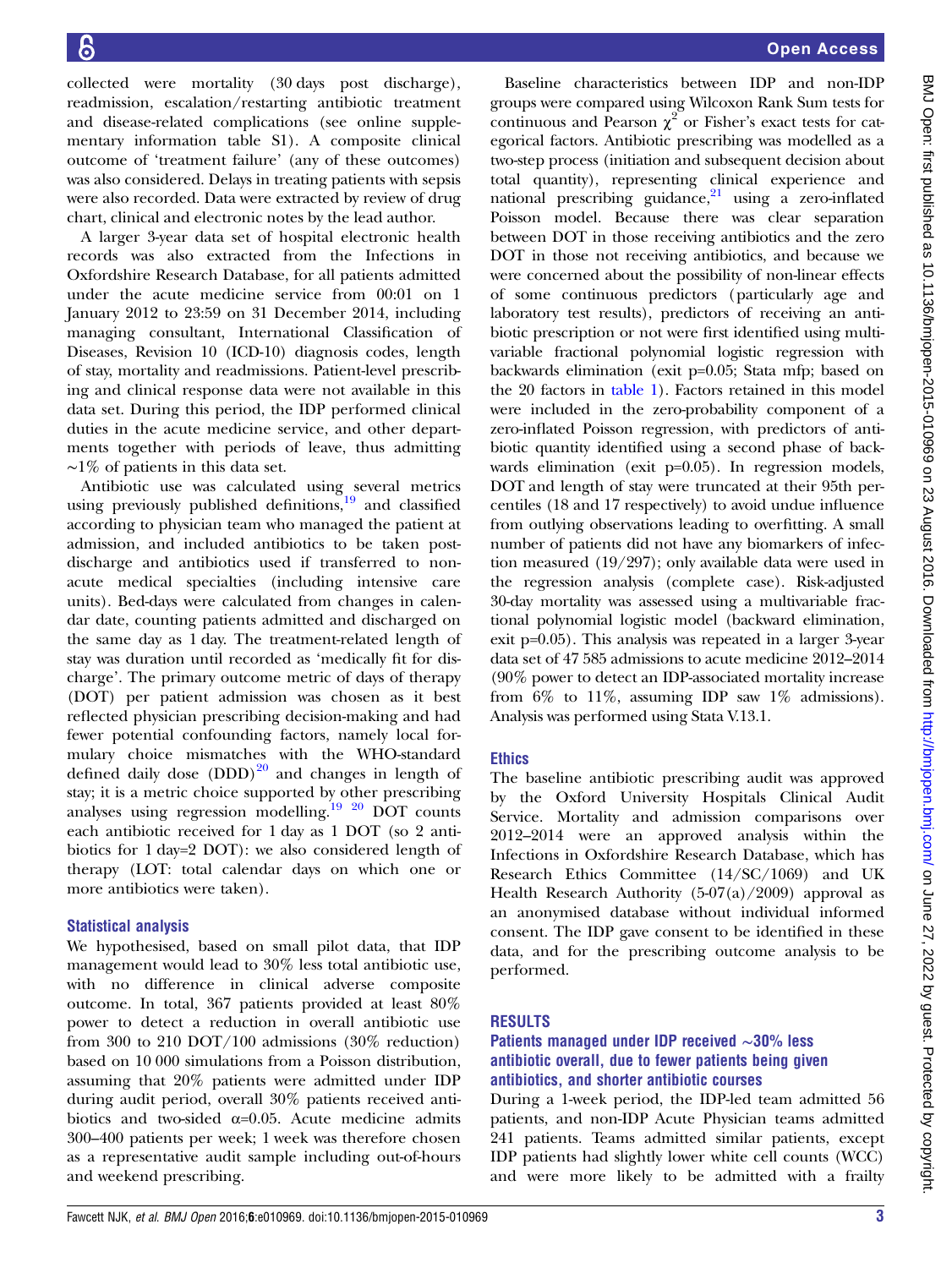<span id="page-3-0"></span>syndrome (table 1). Group metrics showed the IDP team used 173 DOT per 100 admissions versus 282 DOT per 100 admissions in the non-IDP group, an (unadjusted) reduction of 39% ([table 2\)](#page-4-0). A similar percentage reduction was seen in all metrics assessed. 14/ 56 (25%) IDP patients were given an antibiotic versus 85/241 (35%) non-IDP patients.

#### Multivariate analysis adjusting for patient case mix confirms IDP management associated with lower antibiotic use

In a patient-level risk-adjusted model (see Methods, [table 3\)](#page-5-0), IDP management was associated with a significantly lower odds of initiating antibiotics (adjusted  $p=0.03$ ) and fewer DOT ( $p=0.01$ ) suggesting that the lower antibiotic use in the IDP group was not simply an artefact of case mix. Patients presenting with sepsis or fever, immunosuppressed or frail patients, those with higher C reactive protein (CRP) or WCC at admission, and those who had received community antibiotic therapy were more likely to start antibiotics in hospital ([table 3\)](#page-5-0). Factors associated with greater DOT were male sex, older age, sepsis, higher CRP on admission, lower Charlson  $score^{23}$  $score^{23}$  $score^{23}$  and admission during the night.

### No evidence of differing antibiotic spectrum, route, choice, diagnosis treated or guideline compliance between non-IDP and IDP teams

There was no evidence of a difference in number of patients started on a broad-spectrum antibiotic (adjusted p=0.24), broad-spectrum antibiotic DOT (p=0.08), number of patients started on an intravenous antibiotic  $(p=0.12)$  or intravenous DOT ( $p=0.23$ ). The reduction in total antibiotic use was not due to reduced use of antibiotic combinations; analysis by total length of therapy (which counts days on single or combination therapy as a single day) also showed a 39% unadjusted total reduction (129 vs 210 LOT/100 admissions) [\(table 2\)](#page-4-0). Antibiotic choice and diagnosis treated were similar between groups (see online supplementary information table S2 and supplementary figure S2). There was no evidence of differences between IDP and non-IDP groups in compliance with guidelines for first prescription (14/14 (100%) vs 78/85 (92%) prescriptions compliant, respectively, p=0.59), compliance with guideline duration for uncomplicated infection without change in diagnosis (4/5 (80%) vs 39/44 (89%) completed courses compliant, respectively, p=0.58) or adherence to documenting a postprescription review (9/12 (75%) having a documented review in the IDP group and two decisions to stop  $(22\%)$ , compared with  $47/62$   $(76\%)$ 

| Patient characteristics at presentation to the acute medical service<br>Table 1 |                                              |                                         |         |  |  |
|---------------------------------------------------------------------------------|----------------------------------------------|-----------------------------------------|---------|--|--|
| <b>Characteristics</b>                                                          | Non-IDP $(N=241)$<br>$N$ (%) or median (IQR) | IDP $(N=56)$<br>$N$ (%) or median (IQR) | p Value |  |  |
| Age                                                                             | 72 (52-82)                                   | 79 (62-83)                              | 0.15    |  |  |
| Female                                                                          | 137 (57)                                     | 30(54)                                  | 0.66    |  |  |
| <b>Charlson score</b>                                                           | $1(1-2)$                                     | $1(1-2)$                                | 0.97    |  |  |
| Ischaemic heart disease                                                         | 34(14%)                                      | 6(11%)                                  | 0.50    |  |  |
| Congestive cardiac failure                                                      | 18(7%)                                       | 5(9%)                                   | 0.71    |  |  |
| Pulmonary disease                                                               | 64 (27%)                                     | 10(18%)                                 | 0.18    |  |  |
| Cerebrovascular disease                                                         | 24 (10%)                                     | 3(5%)                                   | 0.44    |  |  |
| Dementia                                                                        | 13(5%)                                       | 7(12%)                                  | 0.06    |  |  |
| Renal disease                                                                   | 25(10%)                                      | 6(11%)                                  | 0.94    |  |  |
| Liver disease                                                                   | 5(2%)                                        | $0(0\%)$                                | 0.59    |  |  |
| Cancer                                                                          | 19 (8%)                                      | 5(9%)                                   | 0.80    |  |  |
| Immunosuppression*                                                              | 7(3%)                                        | 4(7%)                                   | 0.13    |  |  |
| Sepsist                                                                         | 20(8%)                                       | 5(9%)                                   | 0.88    |  |  |
| Community antibiotic therapy                                                    | 39 (16%)                                     | 11 (20%)                                | 0.53    |  |  |
| Fever on admission                                                              | 17(7%)                                       | 5(9%)                                   | 0.63    |  |  |
| C reactive protein                                                              | $14(3 - 60)$                                 | $14(5 - 70)$                            | 0.94    |  |  |
| White cell count (10^9/l)                                                       | $8(7-11)$                                    | $8(6-10)$                               | 0.03    |  |  |
| Weekend admission                                                               | 57 (24%)                                     | 9(16%)                                  | 0.22    |  |  |
| Night-time admission                                                            | 58 (24%)                                     | 17(30%)                                 | 0.33    |  |  |
| Admission with frailty syndrome‡                                                | 28 (12%)                                     | 12 (21%)                                | 0.05    |  |  |

p Values calculated using Wilcoxon rank sum tests for continuous variables and  $\chi^2$  tests for categorical variables, unless any cell number was <5 or cell percentage <5% in which case Fisher's exact test was used.

\*Immunosuppression defined as HIV infection, haematological malignancy, other malignancy, renal failure, previous transplant, chemo/ radiotherapy in past 5 years, immunosuppressive drugs, systemic corticosteroids (0.5 mg/kg/day for >14 days). †Sepsis defined as per the American Society of Critical Care Medicine as fulfilling Systemic Inflammatory Response Syndrome (SIRS) criterion of 2 or more of: respiratory rate >20, pulse >90, leucocytes <4 or >12, temperature <36°C or >38°C with an infective source.

‡Frailty syndrome as defined by the British Geriatric Society<sup>[22](#page-9-0)</sup>—falls, immobility, delirium/dementia, polypharmacy, incontinence, end-of-life care.

IDP, infectious diseases physician.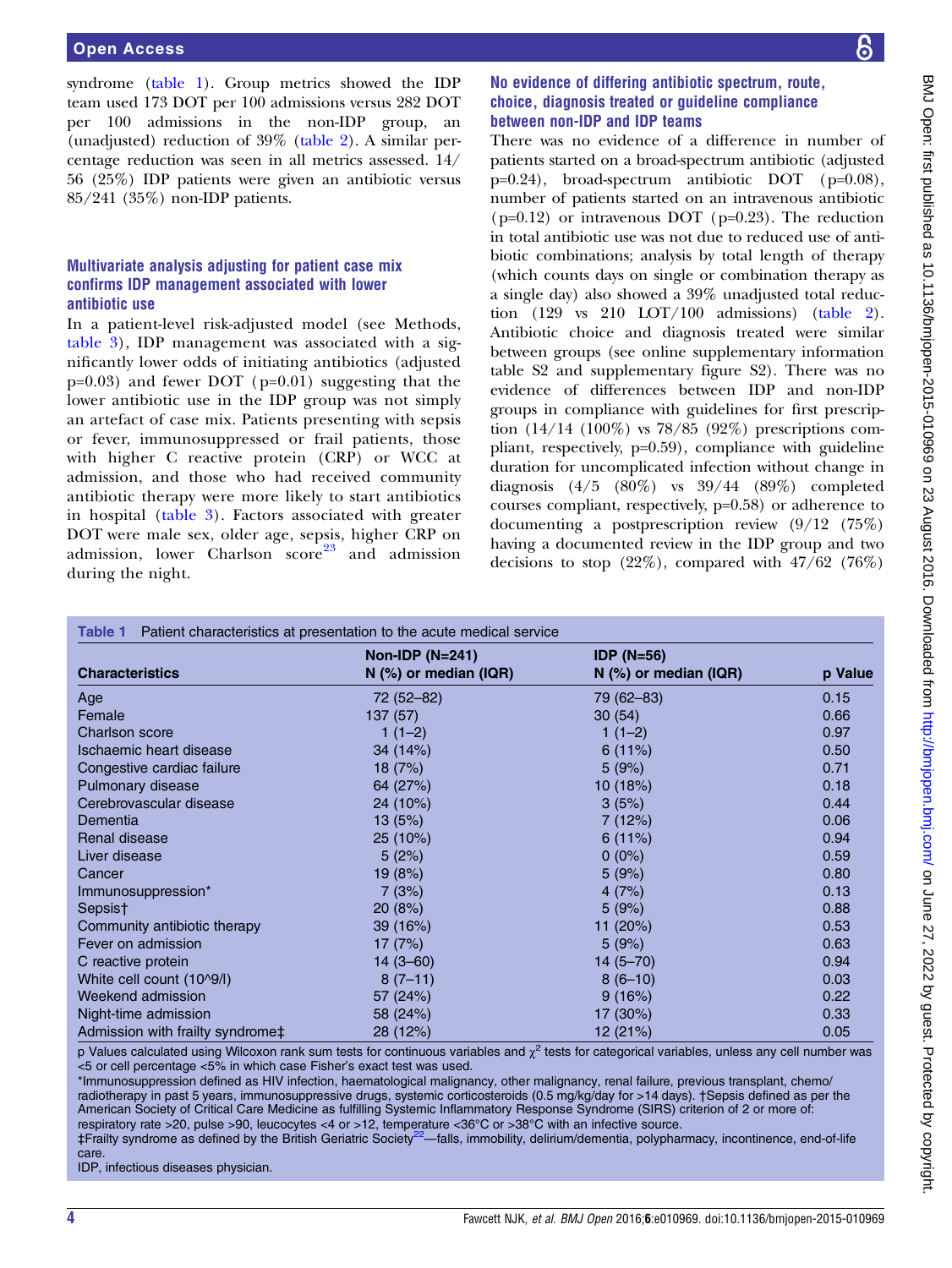#### <span id="page-4-0"></span>Table 2 Antibiotic use according to managing physician in <sup>a</sup> range of metrics

| <b>Metric</b>                                   |                      |                      |                  |                          |           |
|-------------------------------------------------|----------------------|----------------------|------------------|--------------------------|-----------|
| <b>Group metrics</b>                            | <b>Non-IDP (241)</b> | <b>IDP</b> (56)      | <b>All</b>       | Unadjusted RR (95% CI)   | p Value   |
| Days of therapy (DOT)/100 admissions            | 282                  | 173                  | 261              | $0.61$ (0.50 to 0.76)    | < 0.001   |
| Defined daily doses (DDDs)/100 admissions       | 340                  | 227                  | 320              | $0.67$ (0.55 to 0.80)    | < 0.001   |
| Broad-spectrum DOT/100 admissions               | 169                  | 98                   | 156              | $0.58$ (0.44 to 0.77)    | < 0.001   |
| Length of therapy (LOT)/100 admissions          | 210                  | 129                  | 195              | $0.61$ (0.48 to 0.78)    | < 0.001   |
| DDDs/100 bed days                               | 66                   | 38                   | 60               | $0.47$ (0.31 to 0.70)    | < 0.001   |
| <b>Patient-level metrics</b>                    | $n$ (%) or med (IQR) | $n$ (%) or med (IQR) |                  | Adjusted OR /RR (95% CI) | p Value   |
| Given an antibiotic*                            | 85 (35%)             | 14 (25%)             | 99 (33%)         | $0.25$ (0.07 to 0.84)    | $0.03*$   |
| DOT <sub>t</sub>                                | $0(0-5)$             | $0(0-0.5)$           | $0(0-5)$         | $0.71$ (0.54 to 0.93)    | $0.01+$   |
| DDD <sub>st</sub>                               | $0(0-5.25)$          | $0(0-0.13)$          | $0(0-4.5)$       | $0.67$ (0.53 to 0.90)    | $0.006 +$ |
| LOT <sub>†</sub>                                | $0(0-5)$             | $0(0-0.5)$           | $0(0-3)$         | $0.69$ (0.52 to 0.94)    | $0.02+$   |
| DOT if started on an antibiotic                 | $6(5-9)$             | $6(3-7)$             | $6(5-9)$         |                          |           |
| LOT if started on an antibiotic                 | $5(4-7)$             | $4(2-6.5)$           | $5(3-7)$         |                          |           |
| Broad-spectrum <sup>*</sup> ,‡ antibiotic given | 70 (29%)             | 11 $(20%)$           | 81(27%)          | $0.53$ (0.19 to 1.52)    | $0.24*$   |
| Broad-spectrum antibiotic DOT+                  | $0(0-2)$             | $0(0-0)$             | $0(0-1)$         | $0.75$ (0.54 to 1.03)    | $0.08+$   |
| Broad: narrow ratio                             | 408/271 (1.51:1)     | 55/42(1.31:1)        | 463/313 (1.48:1) |                          |           |
| Given intravenous antibiotic*                   | 52 (22%)             | 8(14%)               | 60(20%)          | $0.39$ (0.12 to 1.27)    | $0.12*$   |
| Intravenous DOT+                                | $0(0-0)$             | $0(0-0)$             | $0(0-0)$         | $0.76$ (0.49 to 1.18)    | $0.23+$   |
| Intravenous DOT if given intravenous            | $2(1-3)$             | $1(1-4.5)$           | $2(1-4)$         |                          |           |

\*Multivariable logistic regression model based on backwards elimination from IDP plus [table](#page-3-0) 1 factors.

†From multivariable zero-inflated Poisson regression models based on backwards elimination from IDP plus [table](#page-3-0) 1 factors (see Methods). [Table](#page-5-0) 3 presents the full multivariable model for DOT; predictors were similar for DDDs and LOT with the only differences being that an admission at the weekend was additionally associated with greater DDDs and Charlson score was not associated with DDDs; and the only factors associated with greater LOT were male sex, sepsis and higher CRP on admission. Predictors for giving a broad spectrum antibiotic and being given association with BBBs, and the shy hadded associated with greater BST were made sox, opposed and higher STT. In admission, Trodictors for gring a shoat spectrum antibiotic were immunosuppression, higher CRP and WCC on admi index and admission at night, and predictors of greater intravenous DOT were sepsis, higher CRP, deprivation index and female sex.

‡Broad-spectrum antibiotics: co-amoxiclav, ceftriaxone, meropenem, gentamicin, clindamycin, ceftazidime, ciprofloxacin, piperacillin/tazobactram. CRP, C reactive protein; DDD, defined daily dose; DOT, days of therapy; IDP, Infectious Diseases Physician; LOT, length of therapy; RR, rate ratio; WCC, white cell counts.

BMJ Open: first betwird as 10.11369/bm 2020 on 23 August 2016. Downloaded from http://pmjopen.bm/ on June 27, 2022 by guest. Protected by copyright.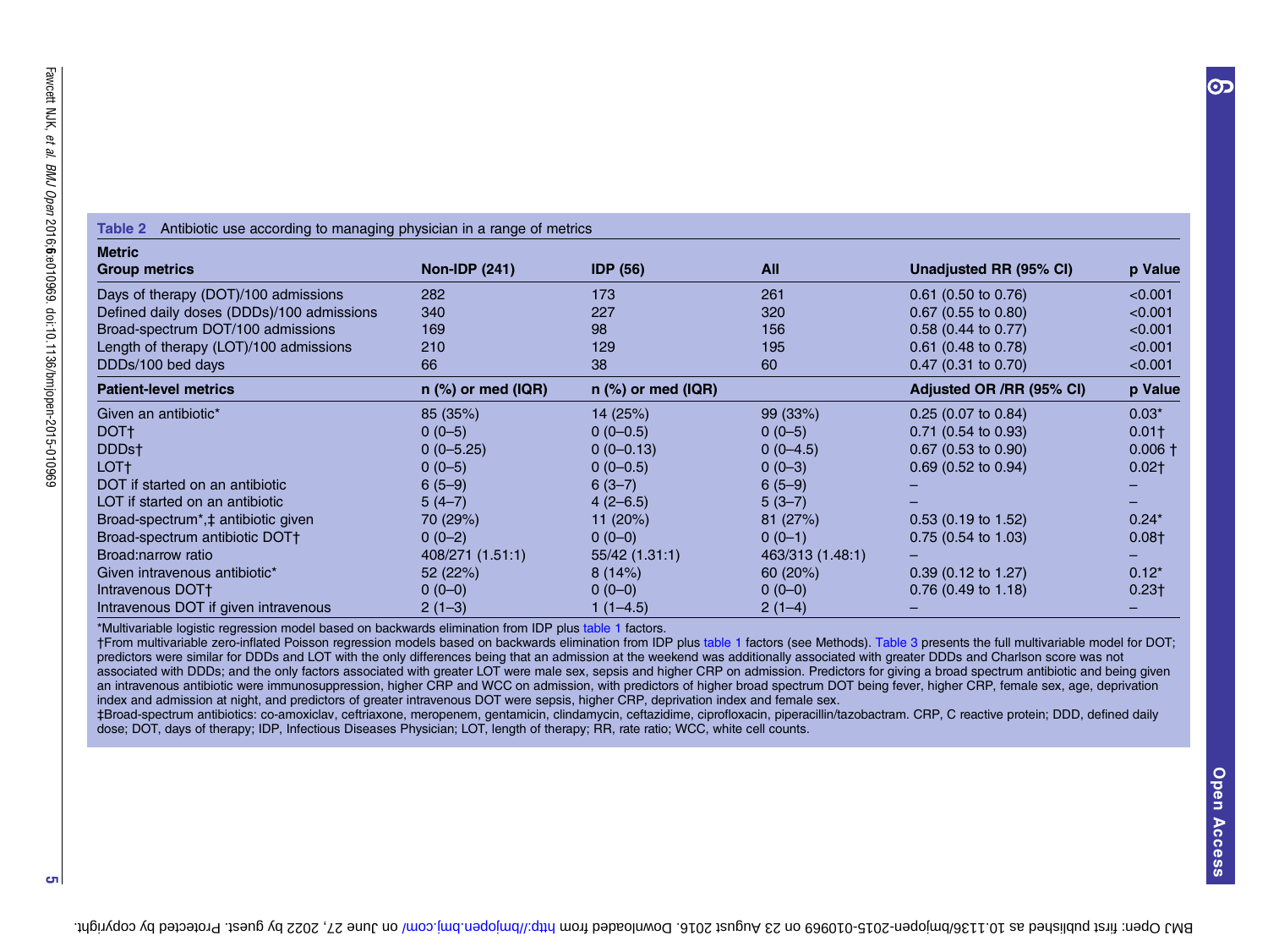|                                                                                                                                   | <b>Factor</b>                                                                                                                           | Adjusted OR (95% CI)           | p Value |
|-----------------------------------------------------------------------------------------------------------------------------------|-----------------------------------------------------------------------------------------------------------------------------------------|--------------------------------|---------|
| Association with                                                                                                                  | Management under IDP                                                                                                                    | $0.32$ (0.10 to 0.99)          | 0.05    |
| starting an antibiotic                                                                                                            | Presentation with frailty syndrome                                                                                                      | 3.87 (1.41 to 10.67)           | 0.01    |
|                                                                                                                                   | Received community antibiotics                                                                                                          | 10.57 (3.91 to 28.60)          | < 0.001 |
|                                                                                                                                   | CRP on admission (per 1 mg/dL higher)                                                                                                   | 1.02 (1.02 to 1.03)            | < 0.001 |
|                                                                                                                                   | Immunosuppression                                                                                                                       | 49.12 (2.85 to 847.89)         | 0.007   |
|                                                                                                                                   | White cell count on admission (per 1^9/L higher)                                                                                        | 1.22 (1.11 to 1.34)            | < 0.001 |
|                                                                                                                                   | <b>Factor</b>                                                                                                                           | Adjusted RR (95% CI)           |         |
| Association with greater days                                                                                                     | Management under IDP                                                                                                                    | $0.71$ (0.54 to 0.93)          | 0.01    |
| on therapy (DOT) per admission                                                                                                    | Female                                                                                                                                  | $0.77$ (0.65 to 0.92)          | 0.003   |
|                                                                                                                                   | Age (per 10 years older)                                                                                                                | 1.08 $(1.02 \text{ to } 1.13)$ | 0.005   |
|                                                                                                                                   | Charlson score (per 1 unit higher)                                                                                                      | $0.94$ (0.90 to 0.99)          | 0.01    |
|                                                                                                                                   | <b>Sepsis</b>                                                                                                                           | 1.38 (1.15 to 1.65)            | 0.001   |
|                                                                                                                                   | Night admission                                                                                                                         | 1.40 $(1.18 \text{ to } 1.67)$ | < 0.001 |
|                                                                                                                                   | CRP on admission (per 10 mg/dL higher)                                                                                                  | 1.02 $(1.00 \text{ to } 1.03)$ | 0.02    |
|                                                                                                                                   | Presentation with frailty syndrome                                                                                                      | $0.77$ (0.62 to 0.97)          | 0.02    |
| factors in table 1 were independently associated.<br>CRP, C reactive protein; IDP, infectious diseases physician; RR, rate ratio. | Sepsis and fever perfectly predicted antibiotic use and so therefore could not be included in the zero-component of the model. No other |                                |         |
|                                                                                                                                   |                                                                                                                                         |                                |         |

<span id="page-5-0"></span>Table 3 Independent predictors of days on therapy (DOT) in a zero-inflated Poisson model

reviews in the non-IDP group, with 11 decisions to stop  $(21\%)$  p $>0.9$ ). As numbers were small, data were insufficient to conclude that prescribing quality was similar between IDP and non-IDP teams, but there was no signal that the significant differences observed in the total volume of antibiotics prescribed could be clearly attributed to these factors.

## A 'hold-and-observe' strategy in stable patients where the diagnosis is not established may contribute to reduced IDP antibiotic use

There was no difference in antibiotic prescription rates between IDP versus non-IDP groups in perceived highrisk patients (classified according to presenting features as having a high likelihood of infection, sepsis or immunosuppression), or in patients with low likelihood of infection. However, there was a difference in antibiotic use in cases of uncertain infective diagnosis

without adverse features (table 4). In the IDP group, 2/ 16 (13%) were started on antibiotics on admission versus  $31/69$  (45%) in the non-IDP group (p=0.02). About 2/16 patients in the IDP group who had antibiotics initially held subsequently had antibiotics started for the presenting issue after a period of observation, one for possible bronchitis and one for a possible urinary tract infection in the absence of conclusive culture result. Given the difference in prescribing in patients of uncertain diagnosis, we also looked specifically at this group and found no evidence of difference in clinical outcome [\(table 5\)](#page-6-0).

## IDP management was not associated with delays in treatment, increased mortality or treatment failure, but was associated with longer length of stay

There was no evidence that management under IDP was associated with risk-adjusted 30-day all-cause mortality or the composite 'treatment failure' outcome (adjusted

| Likelihood of<br>infection as per<br>documented review* | <b>Risk of delaying antibiotics</b><br>(presence of sepsis/<br>immunosuppression) | Non-IDP $(N=241)$<br>Number started on<br>antibiotics on day of<br>admission/total (%) | <b>IDP</b><br>Number started on<br>antibiotics on day of<br>admission/total (%) | p Valuet |
|---------------------------------------------------------|-----------------------------------------------------------------------------------|----------------------------------------------------------------------------------------|---------------------------------------------------------------------------------|----------|
| High                                                    | High                                                                              | 17/17 (100)                                                                            | 5/5(100)                                                                        |          |
|                                                         | Low                                                                               | 22/27(81)                                                                              | 4/5(80)                                                                         | 1.00     |
| <b>Medium</b>                                           | High                                                                              | 7/9(78)                                                                                | 1/1(100)                                                                        | 1.00     |
|                                                         | Low                                                                               | 31/69(45)                                                                              | 2/16(13)                                                                        | 0.02     |
| Low                                                     | High                                                                              | 0/0(0)                                                                                 | 0/0(0)                                                                          | -        |
|                                                         | Low                                                                               | 1/119(1)                                                                               | 0/29(0)                                                                         | 1.00     |

Table 4 Likelihood of starting antibiotics on day of admission in IDP and non-IDP teams, by likelihood of infection and risk of delaying antibiotics

\*Based on documented consultant review: high=infection most likely diagnosis; medium=infection on list of differential diagnoses; low=infection not on list of differential diagnosis.

†Fisher's exact test.

IDP, infectious diseases physician.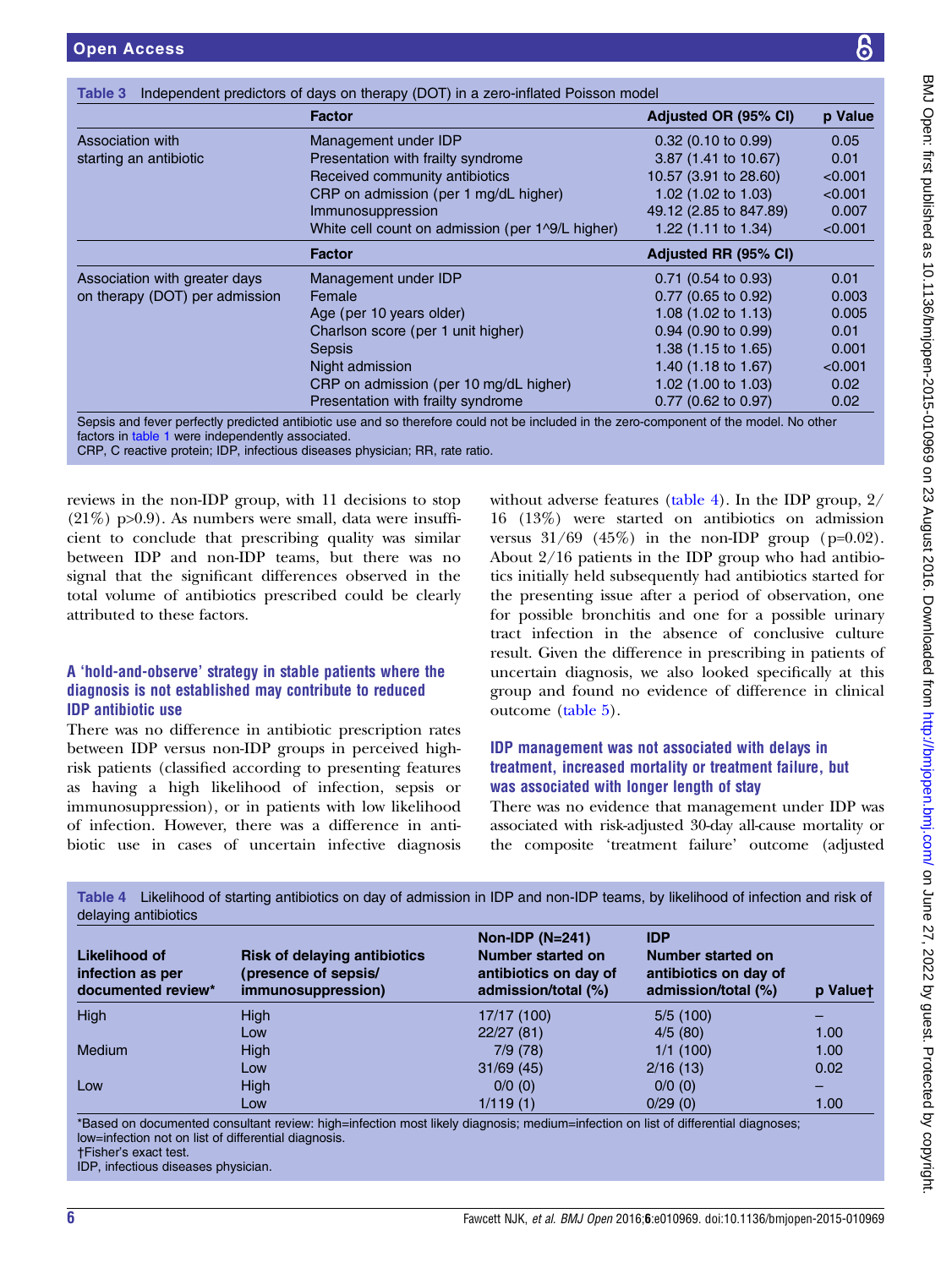<span id="page-6-0"></span>Table 5 Clinical outcomes including mortality, complications and admissions over 1 week audit and 3 years administrative data

| <b>Clinical outcome</b><br>One week audit:<br>all patients                                                                                                                                           | <b>Non-IDP</b><br>$n$ (%) or median<br>(mean) (IQR)<br>$(n=241)$             | <b>IDP</b><br>$n$ (%) or median<br>(mean) (IQR)<br>$(n=56)$               | <b>Total</b><br>n (%) or median<br>(mean) (IQR)<br>(n=297)                  | <b>Adjusted OR/RR*</b><br>(95% CI)                                                                   | p Value*                              |
|------------------------------------------------------------------------------------------------------------------------------------------------------------------------------------------------------|------------------------------------------------------------------------------|---------------------------------------------------------------------------|-----------------------------------------------------------------------------|------------------------------------------------------------------------------------------------------|---------------------------------------|
| 30-day mortality<br>Escalation of therapy<br>Disease-specific<br>complications                                                                                                                       | 36(15%)<br>12(5%)<br>2(1%)                                                   | 7(13%)<br>3(5%)<br>$0(0\%)$                                               | 43 (15%)<br>15(5%)<br>2(1%)                                                 | 1.36 (0.53 to 3.54)                                                                                  | 0.52                                  |
| ICU admission<br>Readmission<br>Composite outcome<br>Admitted overnight<br>Length of stay<br>Treatment-related length of<br>stay                                                                     | 4(2%)<br>50 (21%)<br>87 (36%)<br>168 (70%)<br>$2(5.2)(2-6)$<br>$2(4.2)(2-5)$ | 2(4%)<br>10(18%)<br>19(34%)<br>49 (88%)<br>$4(5.9)(3-6)$<br>$3(5.0)(2-6)$ | 6(2%)<br>60(20%)<br>106(36%)<br>217 (73%)<br>$3(5.3)(2-6)$<br>$3(4.3)(2-5)$ | 1.21 (0.60 to 2.48)<br>3.53 (1.24 to 10.03)<br>1.19 $(1.05 \text{ to } 1.36)$<br>1.27 (1.11 to 1.47) | 0.59<br>0.03<br>0.007<br>0.001        |
| One week audit: patients of<br>uncertain diagnosis                                                                                                                                                   | $(n=78)$                                                                     | $(n=17)$                                                                  | $(n=95)$                                                                    |                                                                                                      |                                       |
| 30-day mortality<br>Composite outcome                                                                                                                                                                | 11 $(14%)$<br>31 (40%)                                                       | 3(18%)<br>6(35%)                                                          | 14 (15%)<br>37 (39%)                                                        | 1.16 (0.26 to 5.17)<br>$0.99$ (0.29 to 3.45)                                                         | 0.85<br>0.99                          |
| Administrative data, 1 Jan<br>2012-31 Dec 2014                                                                                                                                                       | $(n=47 108)$                                                                 | $(n=477)$                                                                 | $(n=47585)$                                                                 |                                                                                                      |                                       |
| 30 day mortality<br>Admitted overnight<br>Length of stay<br>*Multiproduction of constanting delayers of Consetting postale (CDD), public sell aggest (MCO) and Chaplack aggregated indicated and the | 2987 (6.3%)<br>37 329 (79%)<br>$3(6.8)(2-8)$                                 | 27(5.7%)<br>397 (83%)<br>$4(7.7)(2-8)$                                    | 3014(6.3%)<br>37 726 (79%)<br>$3(6.8)(2-8)$                                 | 0.92 (0.62 to 1.37)<br>1.55 (1.20 to 2.01)<br>1.15 $(1.11$ to 1.19)                                  | 0.68<br>0.001<br>< 0.001<br>المستقسات |

Multivariable regression: 1-week data set: C reactive protein (CRP), white cell count (WCC) and Charlson score independently associat with 30-day mortality. Sepsis, Charlson score and admission with a frailty syndrome independently associated with adverse composite outcome. Charlson score, age and later time of day independently associated with admission. Charlson score, age, presentation with a frailty syndrome, community antibiotics, WCC and admission during a weekday independently associated with longer length of stay. Three-year data set: Charlson score, age, male gender and non-weekday admission independently associated with mortality, Charlson score, age hour of admission and non-weekday admission independently associated with admission overnight, Charlson score, female, age, hour of admission and non-weekday admission independently associated with longer length of stay.

ICU, intensive care unit; IDP, infectious diseases physician; RR, rate ratio.

p>0.5; table 5). However, with relatively small numbers, 95% CIs were wide. There was no evidence of delays in treating sepsis, with  $11/20$  non-IDP (55%) and  $4/5$  (80%) IDP patients presenting with sepsis based on objective criteria<sup>24</sup> receiving antibiotics in <1 hour (p=0.62).

However, IDP management was associated with a slight, though significant, increase in length of stay (adjusted p=0.007; table 5). One of the main contributors was an increased odds of overnight admission in the IDP group, with 49/56 (88%) patients admitted overnight versus  $168/241$  (70%) non-IDP patients (adjusted p=0.03). This was consistent with the previously noted 'hold and admit' strategy of the IDP, versus a shorter length of stay 'prescribe and discharge' strategy in non-IDP physicians.

To investigate clinical outcome associated with IDP management further, and explore whether these findings could be replicated in a larger data set, we also looked in a 3-year administrative data set of over 47 000 admissions (2012–2014). Similar to our 1-week data set, this comprised patients admitted to the acute, unselected medical take, during which time the same consultant teams were operating with broadly the same antibiotic policy. Patient

characteristics available in the 1 week and 3-year data sets were broadly similar in terms of age, gender, Charlson score (as calculated using hospital ICD-10 coding in the 3-year data set) and admission at a weekend (see online supplementary information table S3).

There was no evidence of IDP-associated excess mortality risk in this much larger data set (adjusted p=0.68; table 5; full regression model in online supplementary information table S4). Similarly to the 1-week data set, IDP management was associated with increased likelihood of overnight admission and longer length of stay (adjusted p<0.001). There was no evidence that the relationship between IDP management and these clinical outcomes depended on age, Charlson score or time/date of admission (heterogeneity/interaction p>0.05). While prescribing and patient clinical data were not available in this larger data set, these findings increased our power to detect differences in clinical outcome, and suggest the increased likelihood of admission and longer length of stay seen with IDP management were not restricted to our smaller 1-week data set.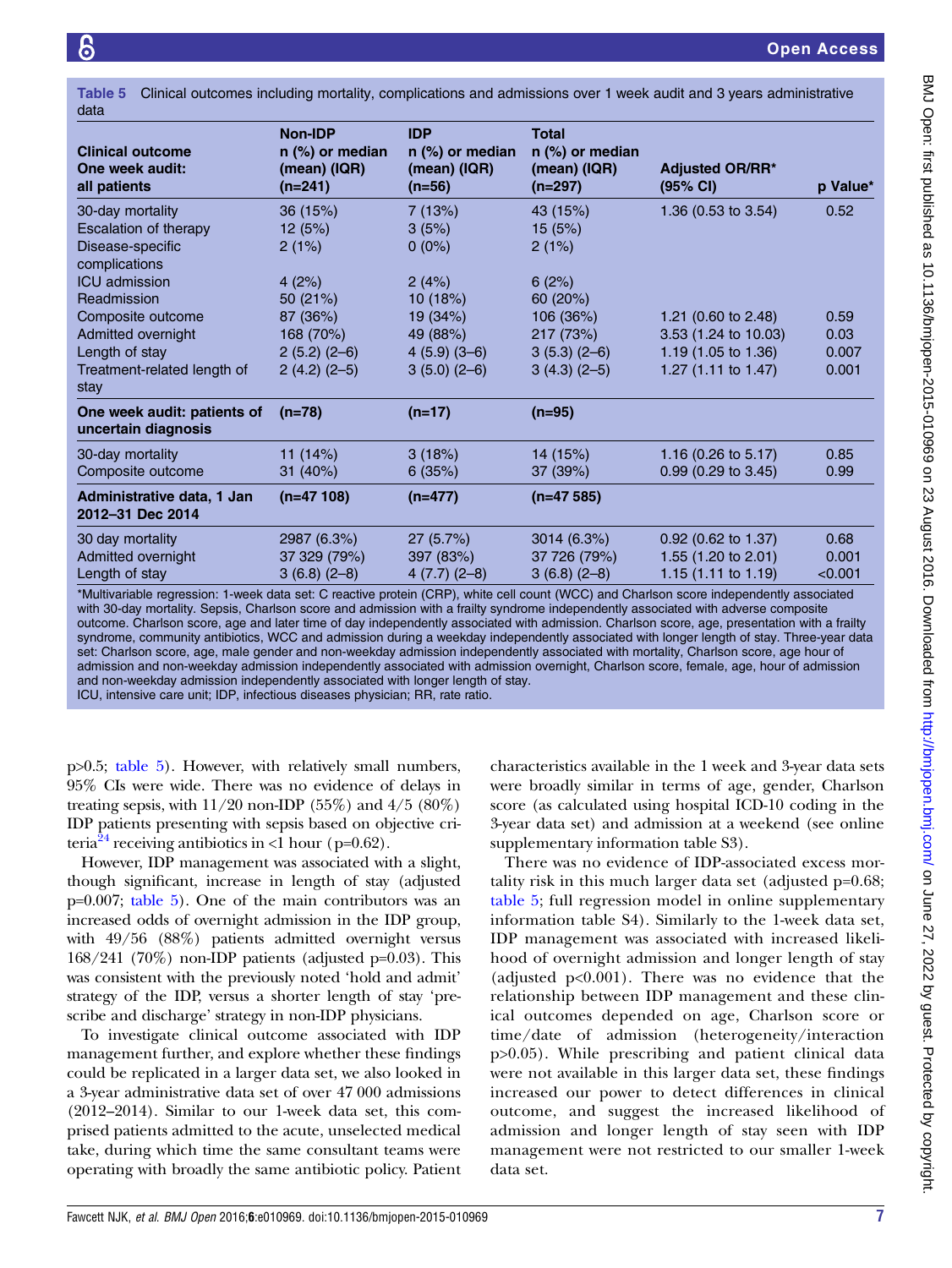#### **DISCUSSION**

This analysis of antibiotic prescribing data from a benchmarking audit suggests that IDP management was associated with ∼30% less total antibiotic use in acute medical admissions compared with other acute physicians, with fewer patients being given an antibiotic and shorter courses. Examination of clinical outcome in these audit patients, and in a much larger hospital administrative data set, suggests this antibiotic reduction was achieved without adverse patient outcome. The reduction in total antimicrobial use by the IDP was not due to differences in antibiotic choice or compliance with guidance. A key contributory factor was reduced antibiotic initiation in stable patients where there was diagnostic uncertainty. However, as a potential unintended consequence, there was an association between IDP management and increased overnight admissions and length of stay. In the IDP team, the strategy therefore appeared to be 'hold and observe', perhaps where a perceived antibiotic 'safety net' was replaced with one based on observation and greater degree of diagnostic certainty. This was supported by anecdotal feedback from junior physicians, who identified (1) an attitude in the IDP team of 'you must justify why you gave antibiotics' compared with 'give antibiotics, just in case' (as previously described by others),  $2^5$  (2) the use of antibiotics to 'give a diagnosis' in cases of uncertainty and (3) the view that antibiotics are often used as a 'safety net' where there is pressure from patients, healthcare targets $^{26}$  $^{26}$  $^{26}$  or limited bed availability to avoid admission. While a full investigation of these factors was outside the remit of this study, it reinforces the importance of the complex decision-making process and social factors on antibiotic prescribing.[18](#page-9-0) Increased admissions may also reflect a tendency to pursue greater diagnostic precision for infection diagnoses, as previously noted by Borer et al.<sup>[12](#page-8-0)</sup> Alternatively, physicians trained in other specialties such as elderly care may have more experience with community care resources, enabling prompt discharge of the predominantly older medical population, though this would not explain the discrepancy in antibiotic use since antibiotic treatment after discharge was taken into account when determining DOT.

Study strengths include the 'real life' clinical relevance of the study population and robust risk-adjusted multivariable analysis of patient-level data to study prescribing and clinical outcome. Limitations include the restricted audit size, which was also smaller than planned. While we were able to subsequently examine a larger administrative data set with similar patient characteristics to assess outcome, individual-level prescribing and clinical data were not available, requiring extrapolation that IDP and non-IDP antibiotic use would have been similar over the longer period of time. During the audit, data collection was by a single clinician unblinded to management team, with possibility of recording bias for clinical factors, although objective criteria were used wherever possible. Although acute physicians were made aware of

the audit and the exact date were not announced, the IDP may have been more aware of the monitoring due to closer professional relationships with the lead author, and larger differences in prescribing found due to extra attention on antibiotic use in the IDP team. The study focused on one IDP; while IDPs with similar training and integration to acute medicine exist around the UK, replicating the findings with more IDPs at different locations is required before these findings can be generalised to IDPs as a group. The study was single centre; understanding generalisability to other centres remains important. Cost impact has not been assessed, though we note that as overnight stays currently cost over  $\text{\pounds}250$ ,  $^{27}$  $^{27}$  $^{27}$  even small increases in admissions will likely dwarf modest antibiotic cost savings. Our evaluation did not challenge the validity of the documented working diagnosis, which may have been influenced by preferred antibiotic choice. Judgements on appropriateness can differ substantially depending on the assessor; $^{28}$  $^{28}$  $^{28}$  the resource requirements for robust assessment were outside those available for this study. Future work should include investigating whether the relationship between reduced antibiotic use and more admissions is seen in multiple different healthcare settings, and use of newly available larger hospital data sets with electronic prescribing to further elucidate patient and procedural consequences of changes in prescribing strategies. Ultimately, more information regarding the complex factors contributing to the risk and spread of antimicrobial resistance in a population is urgently needed.

Our findings confirm those of other studies of the potential for antibiotic use reduction in the acute mixedcase setting. A study of 129 adult patients admitted to a US tertiary hospital found 30% of total antimicrobial days were judged unnecessary by study investigators, $15$  but there was no intervention to treat patients with this reduced amount. Another interventional study found that implementing a post-prescription review in 5 US academic tertiary care centres and 2428 acute hospital patients found 7% and 16% reductions in antibiotic use at two sites with established stewardship programmes, but no reduction at the other three sites.<sup>21</sup> This study did not include antibiotics prescribed for use after discharge and did not examine clinical outcomes. Analysis of antibiotic use in a risk-adjusted analysis in 103 US academic medical centres at an institutional level showed significant interhospital variability in expected antibiotic use[.29](#page-9-0)

imilar to previous studies, we found IDP input associated with a reduction in antibiotic use.<sup>10</sup> <sup>13</sup> However, the increased length of stay we observed is contrary to Borer et al who found IDP management was associated with shorter lengths of stay.<sup>13</sup> This study retrospectively assessed management of patients diagnosed with infections, and thus may not have captured management decisions made with acute patients of uncertain diagnosis, which is where we saw the 'admit and observe' behaviour which was likely contributory to our IDP-associated longer lengths of stay.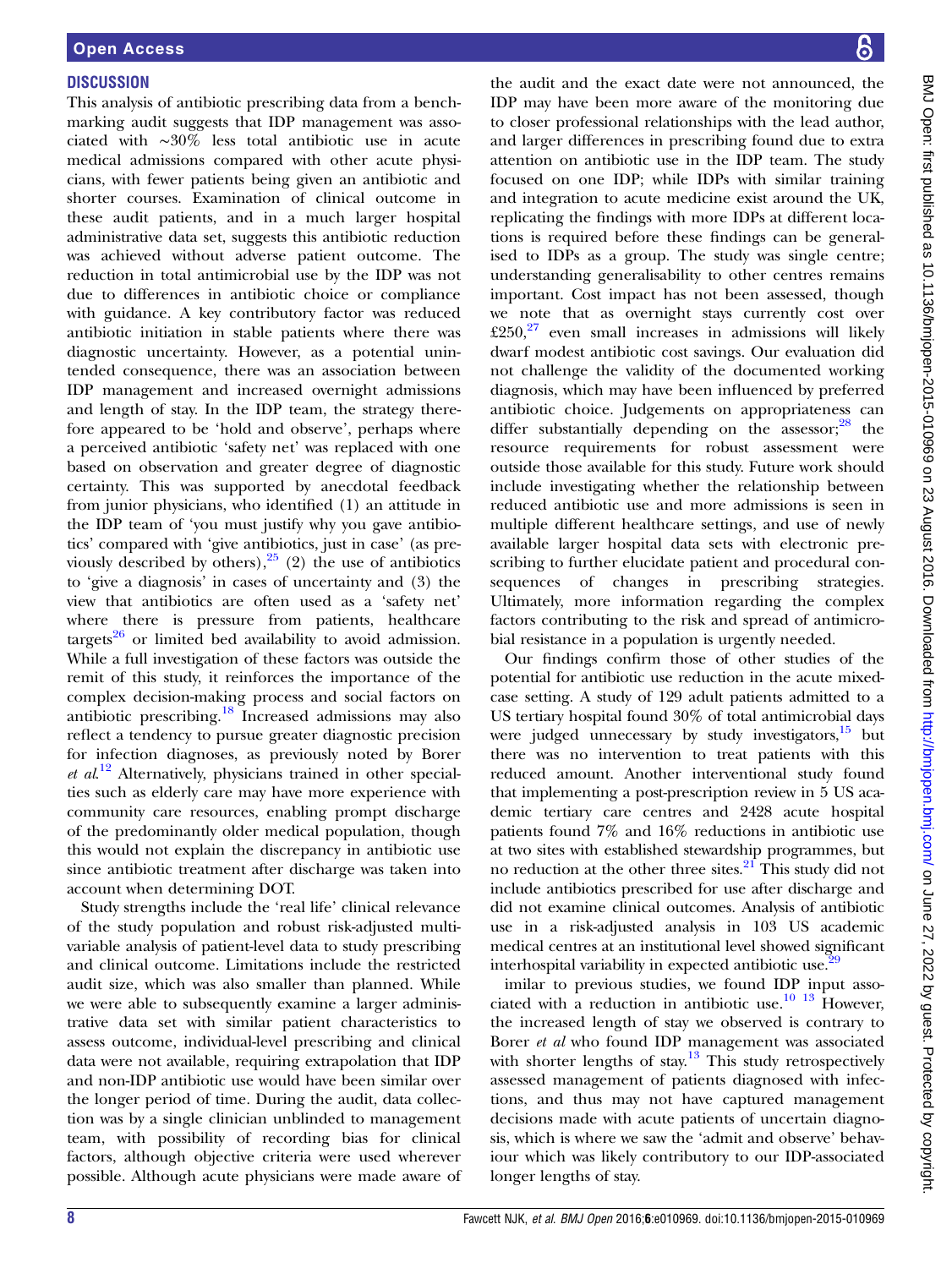<span id="page-8-0"></span>Our study adds to this body of work by demonstrating reduced antibiotic prescribing using patient-level data to adjust for case mix and conducting a robust analysis of clinical outcome data to assess patient safety, providing further evidence of the potential for safe antibiotic reduction. It also examines for the first time the effects of IDP management in patients at presentation, rather than after a period of assessment and provisional diagnosis of infection being made. It reports an association with reduced antibiotic use and increased admissions in the acute setting, contrary to previous studies. $7^{13}$ 

In conclusion, our study provides further support that antibiotic reduction can be achieved safely in the acute setting, but at the expense of more and longer admissions. This could be done by replacing a perceived 'antibiotic safety net' (prescribe and discharge) with one based on observation and greater degree of diagnostic certainty (hold and observe). While the findings require replication in other healthcare settings, they suggest that attempts to reduce antibiotic use may come at the expense of increasing admissions and exposure to the hospital environment; this may increase costs to healthcare services and the burden on already-stretched acute services. Given that admission to hospital is a risk factor for resistant infection, it may also conversely increase the spread of resistance. $30$  Ultimately, while this study supports the potential to reduce antibiotic use, it also highlights the need for robust assessment of potential 'unintended consequences' of antibiotic reduction policies and their effect on clinical, as well as prescribing, outcomes.

#### Author affiliations

<sup>1</sup>Nuffield Department of Medicine, University of Oxford, Oxford, UK 2 Department of Acute/General Medicine, Oxford University Hospitals NHS Foundation Trust, Oxford, UK

<sup>3</sup>Nuffield Department of Medicine, NIHR Health Protection Unit in Healthcare Associated Infections and Antimicrobial Resistance, University of Oxford, NIHR Oxford Biomedical Research Centre, Oxford, UK

#### Twitter Follow Nicola Fawcett at [@drnjfawcett](http://twitter.com/drnjfawcett)

Acknowledgements The authors thank Mr Chris Middlemass and Ms Sheila Weston, Department of Clinical Coding, Oxford University Hospitals NHS Trust, for their invaluable input into comorbidity analysis, and the acute physicians and teams of the John Radcliffe Hospital for their engagement, contributions and feedback. They thank all the people of Oxfordshire who contribute to the Infections in Oxfordshire Research Database. Research Database Team included R Alstead, C Bunch, DCW Crook, J Davies, J Finney, J Gearing (community), L O'Connor, TEA Peto (PI), P Quan, J Robinson (community), B Shine, AS Walker, D Waller and D Wyllie. Patient and Public Panel included G Blower, C Mancey, P McLoughlin and B Nichols.

Contributors NJKF designed the study, collected the data and authored the manuscript. All authors contributed to drafting the final manuscript. Additionally, NJ contributed to the design of the study and data analysis method. VM contributed to data collection. TPQ contributed to data collection from hospital databases and statistical data analysis. TP and DC contributed to study design and data analysis. ASW contributed to study design, analysis, statistical guidance and manuscript preparation.

Funding This work was supported by the National Institute for Health Research via the Oxford Biomedical Research Centre, and the Health

Protection Research Unit (HPRU-2012-10041). NF is supported by an MRC UK Clinical Research Training Fellowship (award number MR/M003736/1); TP and DWC are NIHR Senior Investigators.

Disclaimer This report is independent research by the National Institute for Health Research. The views expressed in this publication are those of the author(s) and not necessarily those of the NHS, the National Institute for Health Research or the Department of Health.

Competing interests None declared.

Ethics approval Oxford University Hospitals Audit Service Infections in Oxfordshire Research Database, which has Research Ethics Committee (14/SC/1069) and UK Health Research Authority (5-07(a)/2009) approval as an anonymised database without individual informed consent.

Provenance and peer review Not commissioned; externally peer reviewed.

Data sharing statement Request for copies of the study data set should be addressed to nicola.fawcett@ndm.ox.ac.uk and considered on an individual basis. Approval for data sharing will require discussion with Oxford University Hospitals Clinical Audit Service and the Infections in Oxfordshire Research Database team.

**Open Access** This is an Open Access article distributed in accordance with the terms of the Creative Commons Attribution (CC BY 4.0) license, which permits others to distribute, remix, adapt and build upon this work, for commercial use, provided the original work is properly cited. See: [http://](http://creativecommons.org/licenses/by/4.0/) [creativecommons.org/licenses/by/4.0/](http://creativecommons.org/licenses/by/4.0/)

#### **REFERENCES**

- 1. Antimicrobial resistance: tackling a crisis for the health and wealth of nations: Review on Antimicrobial Resistance, 2014.
- 2. Albrich WC, Monnet DL, Harbarth S. Antibiotic selection pressure and resistance in streptococcus pneumoniae and streptococcus pyogenes. Emerg Infect Dis 2004;10:514–17. [http://www.ncbi.nlm.](http://www.ncbi.nlm.nih.gov/pmc/articles/PMC3322805/) [nih.gov/pmc/articles/PMC3322805/](http://www.ncbi.nlm.nih.gov/pmc/articles/PMC3322805/)
- 3. Cook PP, Catrou PG, Christie JD, et al. Reduction in broad-spectrum antimicrobial use associated with no improvement in hospital antibiogram. [J Antimicrob Chemother](http://dx.doi.org/10.1093/jac/dkh163) 2004;53:853-9.
- 4. Cooke J, Stephens P, Ashiru-Oredope D, et al. Antibacterial usage in English NHS hospitals as part of a national Antimicrobial Stewardship Programme. [Public Health](http://dx.doi.org/10.1016/j.puhe.2014.06.023) 2014;128:693-7.
- 5. English surveillance programme for antimicrobial utilisation and resistance (ESPAUR): Report Public Health England, 2014.
- 6. Lesprit P, Landelle C, Brun-Buisson C. Clinical impact of unsolicited post-prescription antibiotic review in surgical and medical wards: a randomized controlled trial. *[Clin Microbiol Infect](http://dx.doi.org/10.1111/1469-0691.12062)* 2013:19:E91-7.
- 7. Beovic B, Kreft S, Seme K, et al. The impact of total control of antibiotic prescribing by infectious disease specialist on antibiotic consumption and cost. [J Chemother](http://dx.doi.org/10.1179/joc.2009.21.1.46) 2009;21:46–51.
- 8. Schmitt S, McQuillen DP, Nahass R, et al. Infectious diseases specialty intervention is associated with decreased mortality and lower healthcare costs. [Clin Infect Dis](http://dx.doi.org/10.1093/cid/cit610) 2014;58:22-8.
- 9. Shih CP, Lin YC, Chan YY, et al. Employing infectious disease physicians affects clinical and economic outcomes in regional hospitals: evidence from a population-based study. [J Microbiol](http://dx.doi.org/10.1016/j.jmii.2013.01.010) [Immunol Infect](http://dx.doi.org/10.1016/j.jmii.2013.01.010) 2014;47:297–303.
- 10. Pulcini C, Botelho-Nevers E, Dyar OJ, et al. The impact of infectious disease specialists on antibiotic prescribing in hospitals. [Clin](http://dx.doi.org/10.1111/1469-0691.12751) [Microbiol Infect](http://dx.doi.org/10.1111/1469-0691.12751) 2014;20:963–72.
- 11. Kaki R, Elligsen M, Walker S, et al. Impact of antimicrobial stewardship in critical care: a systematic review. [J Antimicrob](http://dx.doi.org/10.1093/jac/dkr137) [Chemother](http://dx.doi.org/10.1093/jac/dkr137) 2011;66:1223–30.
- 12. Borer A, Gilad J, Meydan N, et al. Impact of regular attendance by infectious disease specialists on the management of hospitalised adults with community-acquired febrile syndromes. [Clin Microbiol](http://dx.doi.org/10.1111/j.1469-0691.2004.00964.x) [Infect](http://dx.doi.org/10.1111/j.1469-0691.2004.00964.x) 2004;10:911–16.
- Eron LJ, Passos S. Early discharge of infected patients through appropriate antibiotic use. [Arch Intern Med](http://dx.doi.org/10.1001/archinte.161.1.61) 2001;161:61–5.
- 14. Zarb P, Amadeo B, Muller A, et al. Identification of targets for quality improvement in antimicrobial prescribing: the web-based ESAC Point Prevalence Survey 2009. [J Antimicrob Chemother](http://dx.doi.org/10.1093/jac/dkq430) 2011;66:443–9.
- 15. Hecker MT, Aron DC, Patel NP. Unnecessary use of antimicrobials in hospitalized patients: current patterns of misuse with an emphasis on the antianaerobic spectrum of activity. [Arch Intern Med](http://dx.doi.org/10.1001/archinte.163.8.972) 2003;163:972.